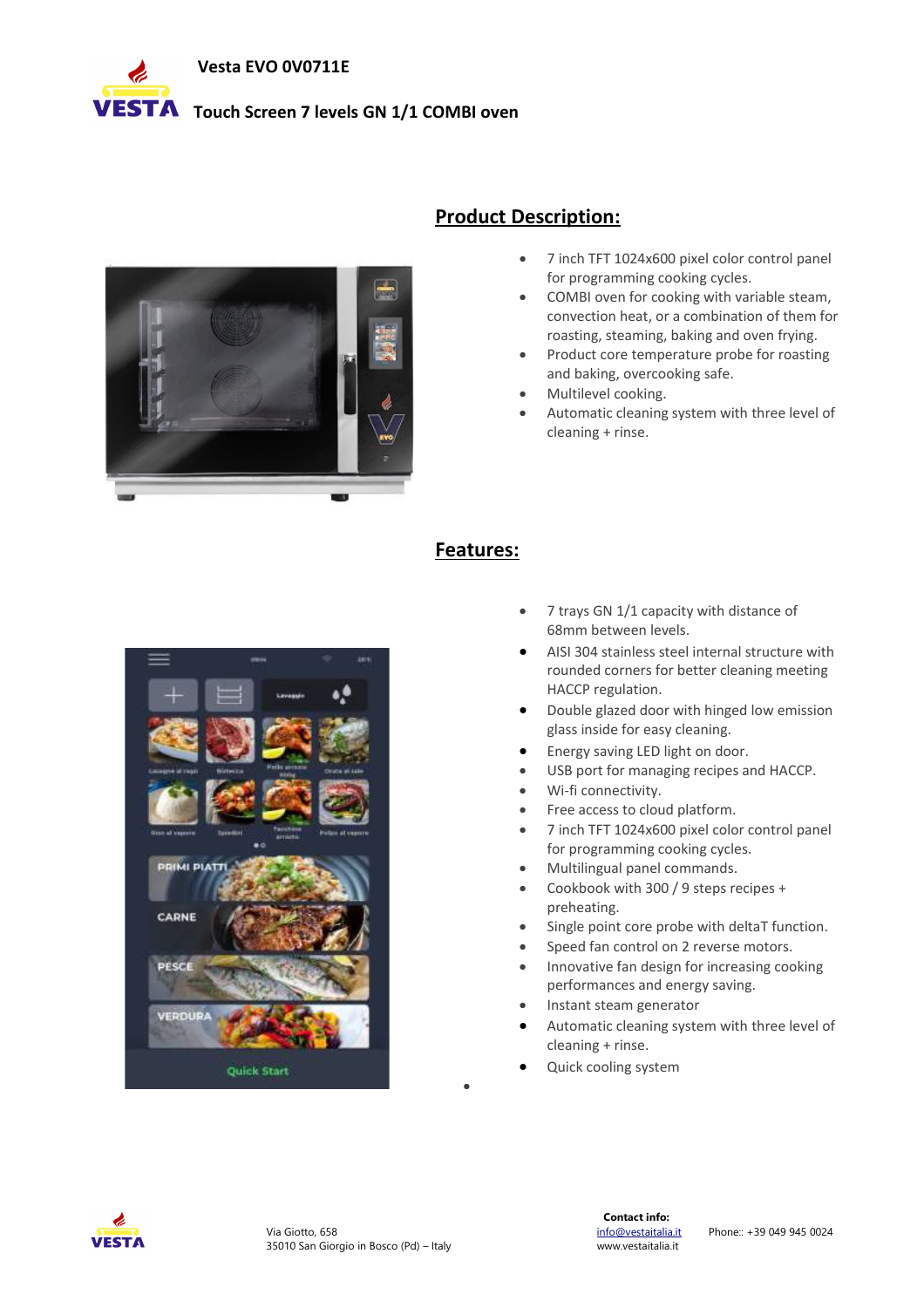

#### **Specification:**









## **Electrical Specification:**

| Model                                | Voltage                       | Hertz                                 | Power               | Cable           |
|--------------------------------------|-------------------------------|---------------------------------------|---------------------|-----------------|
| . .<br>0 <sub>V</sub> 0 <sub>Z</sub> | -380/400<br>ን N<br>I N –<br>◡ | $E^{\prime}$<br>$\sim$<br>Hz<br>50-60 | $\sim$<br>' Kw<br>ᅭ | mt cable<br>. . |

### **Water Requirements:**

Vesta Srl always suggest to install a water softener to preserve the functionality of all the oven components exposed to water (ie steam generator, solenoid valves, automatic washing system).

- WATER INLET:  $\frac{3}{4}$ "
- WATER PRESSURE: 2-4 BARS
- WATER DRAIN: 32mm hot water resistant.